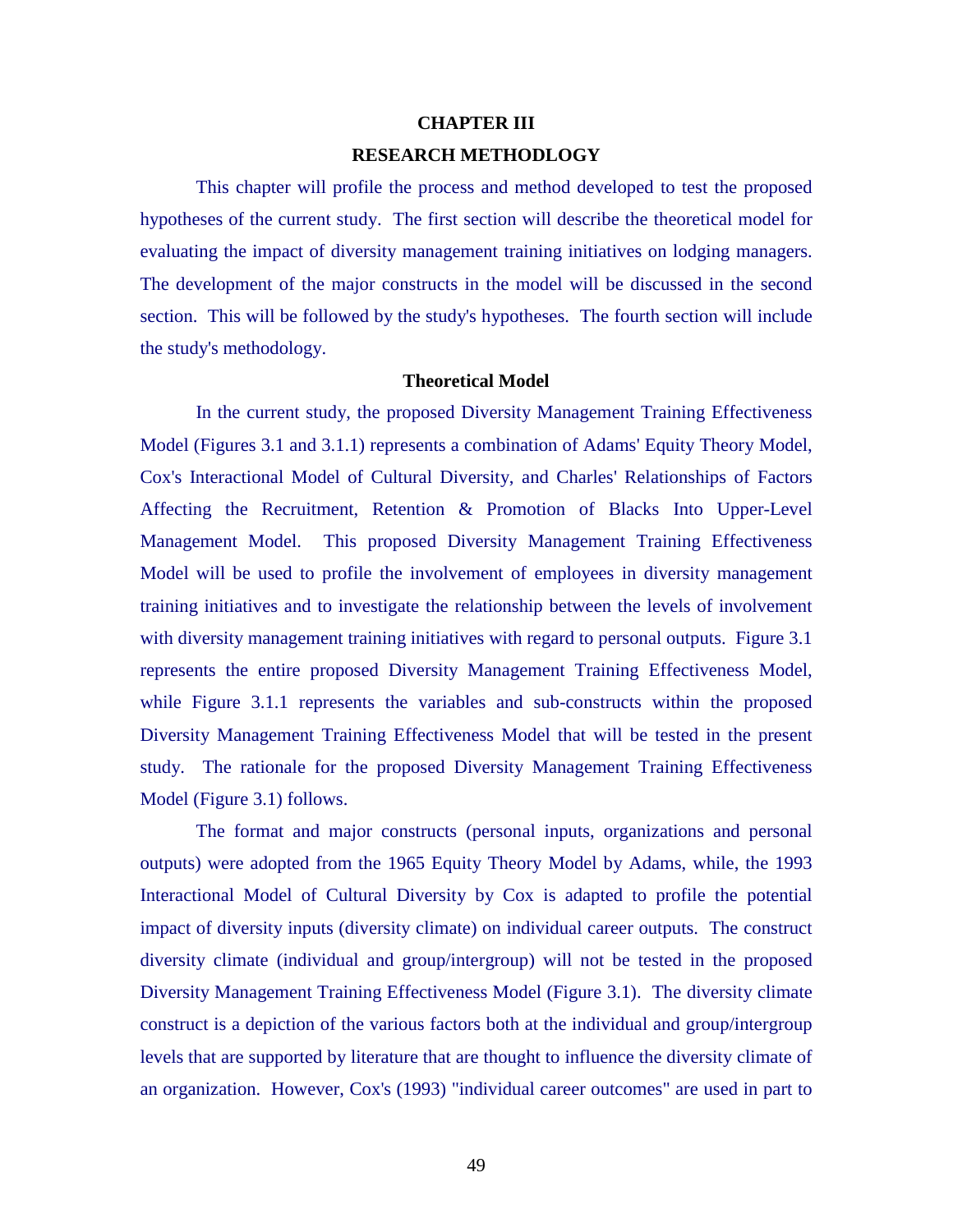profile the personal outputs of employees. Lastly, the 1994 Proposed Relationships of Factors Affecting the Recruitment, Retention & Promotion of Blacks into Upper-Level Lodging Management Model by Charles is also adapted for the proposed Diversity Management Effectiveness Model. Charles' "factors determined by the organization," "labor law" and "perceptions of service industry" (under factors controlled by the individual) have been included in full or part.

The physical design of the proposed model was taken from Cox's 1993 IMCD in an attempt to display the theoretical influences of the diversity climate on the individual, individual career outcomes, and on the overall effectiveness of the organization. Constructs identified as "diversity climate' (individual and group - taken from Cox, 1993), "personal inputs" (taken from Adams, Cox and Charles), "diversity climate" (organization - taken from Cox and Charles), and "personal outputs" (Adams, Cox, and Charles) are found in the three supporting models.

Major constructs sharing similar descriptions used in the present study are common in the three models. For example, the term "personal inputs" in the Adams model is comparable to Cox's "personal inputs" and Charles' "factors controlled by the individual." A similar situation occurs with the construct "organization." Adams simply labels the place of employment "organization" and does not go into details on its variables, structure or make-up. Cox's organization is profiled by the "diversity climate" construct. In turn, Charles uses "factors determined by the organization" to profile his organization. The final example of these similarities is found with the construct "personal outputs." Known in the Adams Model by an identical title, Cox uses the label "individual career outcomes" to profile similar items. Charles strays in his title and uses the label "decision" to profile his "personal outputs."

The arrows used in the proposed model (Figures 3.1 and 3.1.1) reflect theoretical relationships between the various constructs with regards to the employee (Cox, 1993).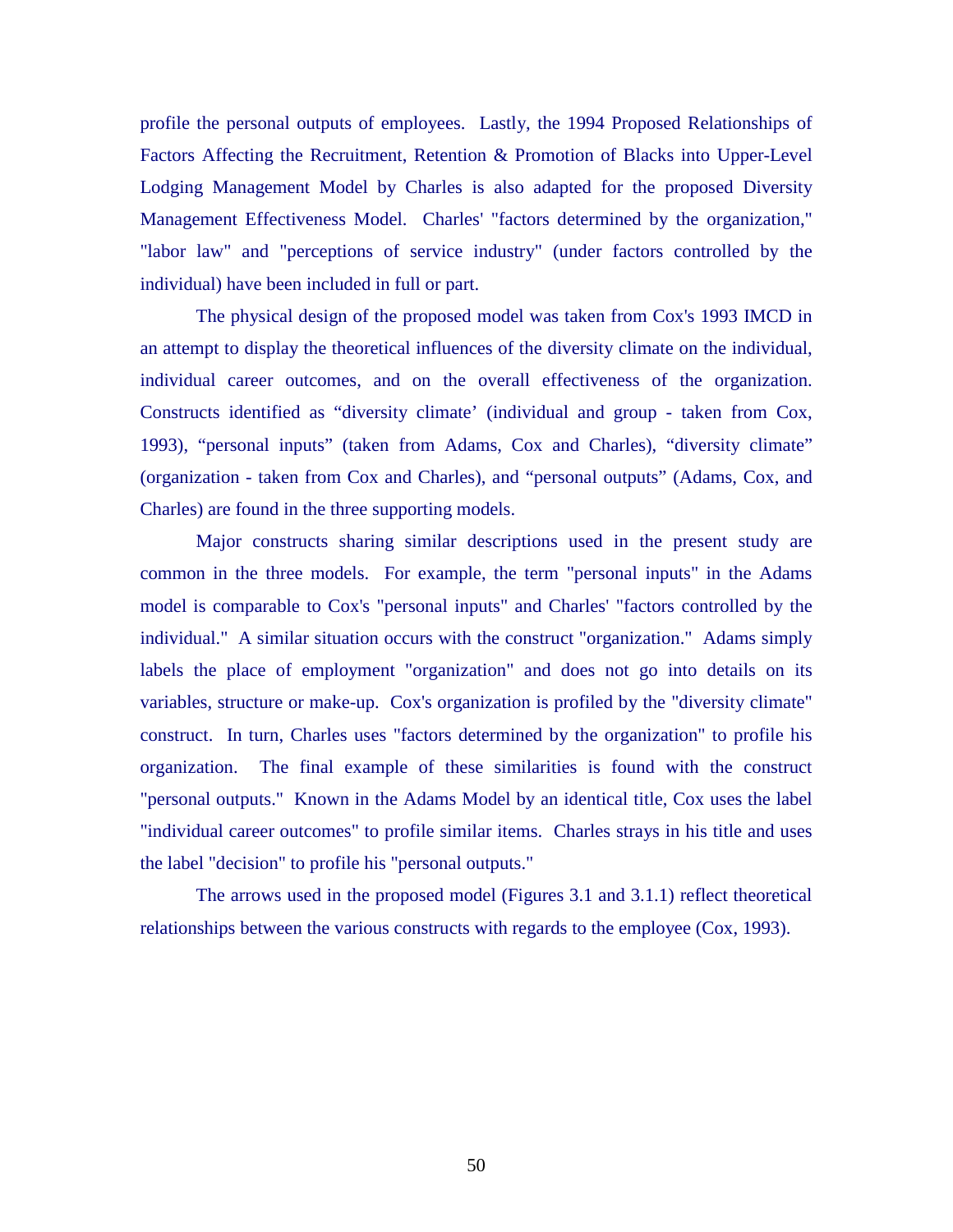**[INSERT FIGURE 3.1]**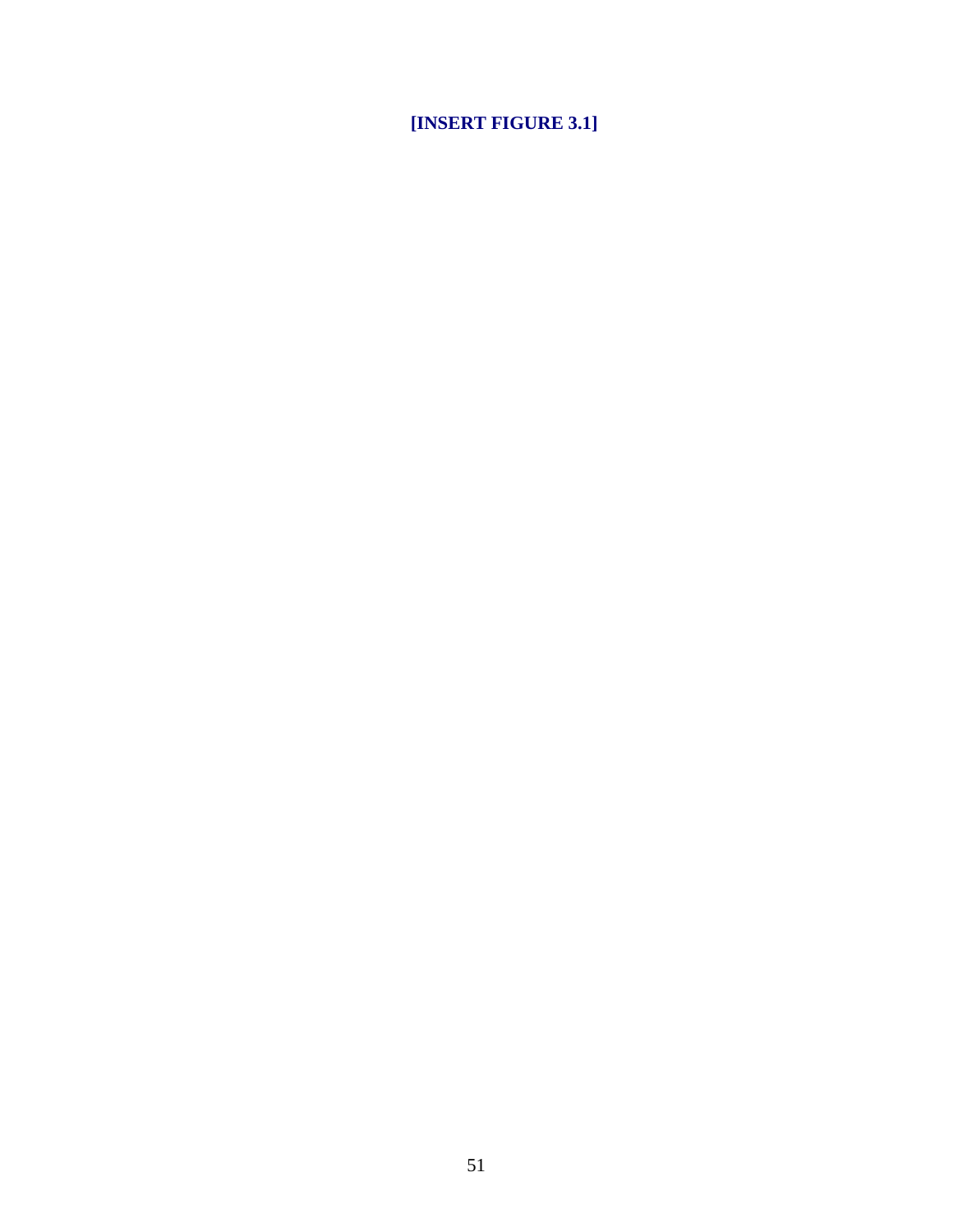# **[INSERT FIGURE 3.1.1]**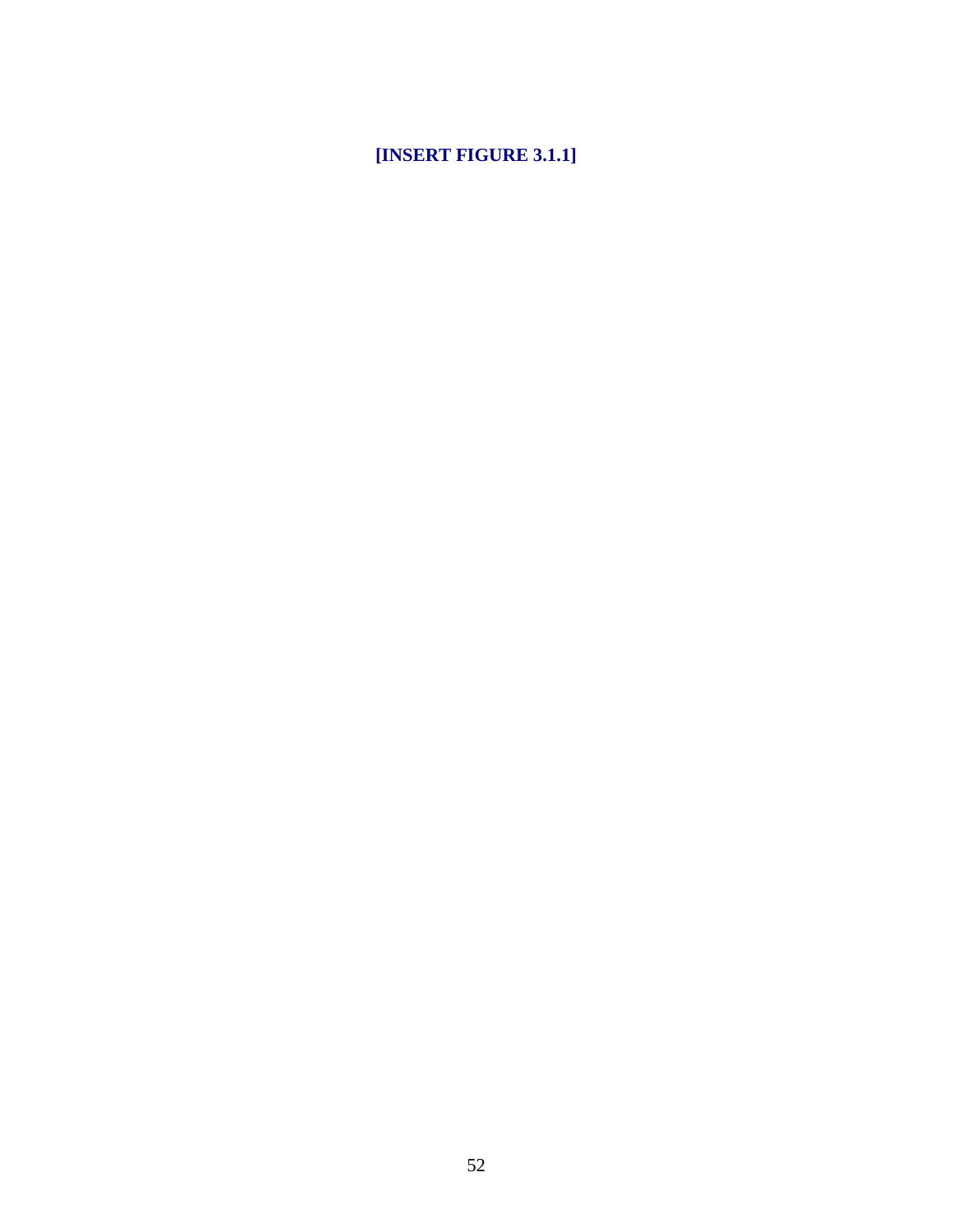#### **Development of the Major Constructs**

The proposed Diversity Management Training Effectiveness Model uses four major constructs to describe and communicate the potential impact of diversity management training programs on individuals. Diversity climate (individual and group/intergroup), personal inputs, diversity climate (organization) and personal outputs are the four constructs. The present study will address the last three constructs. The diversity climate (individual and group/intergroup) as depicted by Cox (1993) will only be used in the proposed model as a representation of the prevailing atmosphere created in the environment by individuals and group intergroups. The following description will profile the variables that will be tested in the present study.

## Personal Inputs

Personal inputs are the contributions brought to an organization by the individual that entitle him or her to rewards or costs (Adams, 1965). The following variables are used in this study to define the major construct of personal inputs: age, education, gender, and seniority. Loyalty and racio-ethnic background are also used to define personal inputs. These variables and sub-constructs that were common among the three supporting models and commonly used demographic variables were selected to be tested in the proposed Diversity Management Training Effectiveness Model. Please refer to Table 3.1 for the survey questions representing the personal inputs.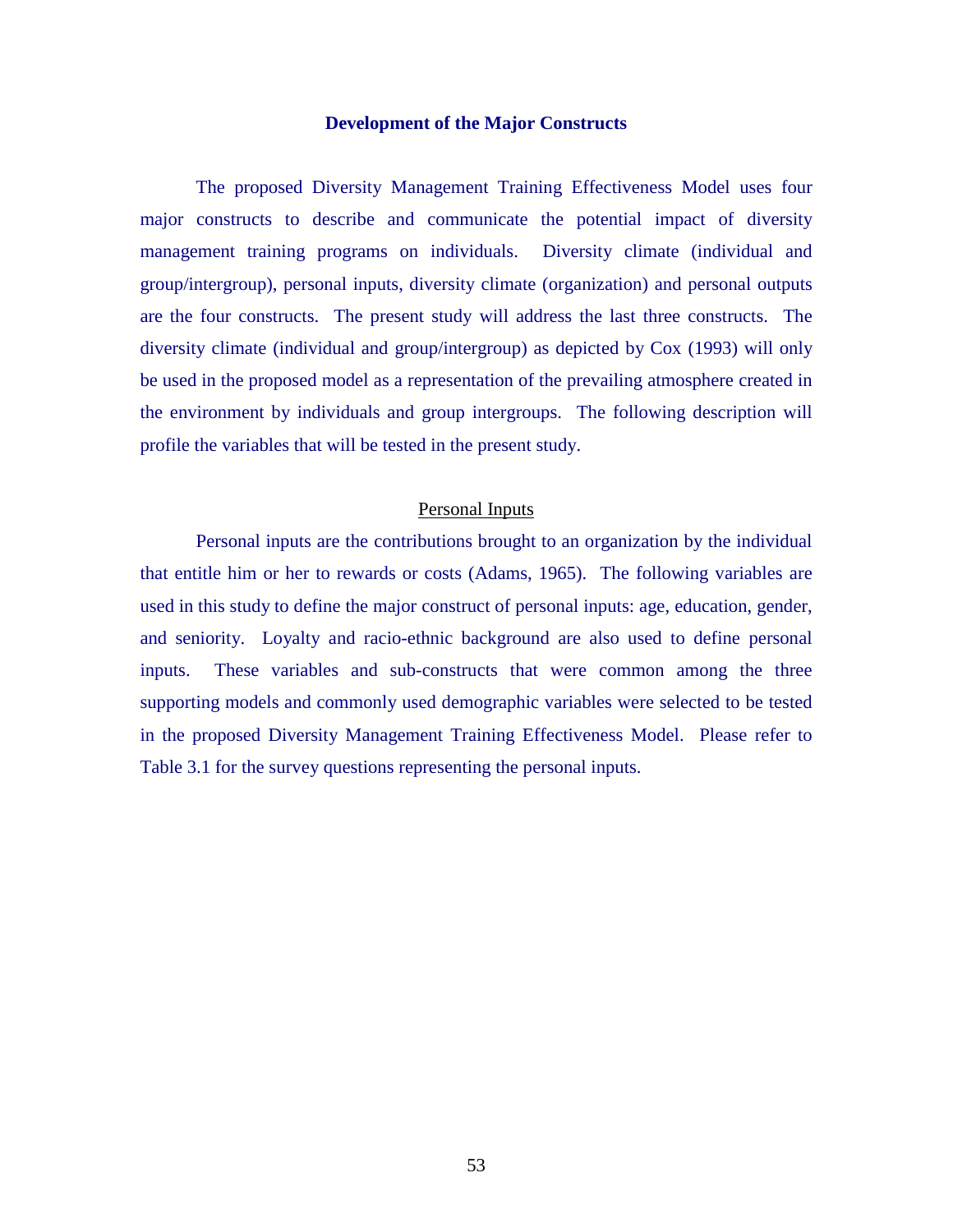| <b>Personal Inputs</b>            | <b>Survey Question Summary</b>                                                                                  |
|-----------------------------------|-----------------------------------------------------------------------------------------------------------------|
| Age                               | Year of birth                                                                                                   |
| Education                         | Highest educational level completed                                                                             |
| Gender                            | Female<br>Male                                                                                                  |
| Loyalty                           | 1) I sometimes feel like leaving this organization for good?                                                    |
|                                   | 2) Even if the firm were not doing too well financially, I would<br>be reluctant to change to another employer? |
|                                   | 3) The offer of a bit more money with another employer would<br>not seriously make me think of changing my job? |
| Racio-Ethnic<br><b>Background</b> | What is your Racio-Ethnicity?                                                                                   |
| Seniority                         | Length of time with your present company?                                                                       |

**Table 3.1 - Personal Inputs - Survey Questions**

## Diversity Climate (Organization)

Organizational factors are different stimuli provided by the company to encourage and/or discourage certain behaviors. Within the current study, diversity management training initiatives will be the only diversity climate (organization) sub-construct tested. The sub-construct entitled "Diversity Management Training Initiatives" is adapted from a study conducted by The Conference Board's Council on Work Force Diversity, where Michael L. Wheeler is a research Associate in the Human Resources/Organizational Effectiveness Research Program. It was Wheeler's publication that listed and categorized the diversity management initiatives used in the present study (1996). This sub-construct has been divided into six categories. The Diversity Management Training Initiative categories include Communication, Education and Training, Employee Involvement, Career Development and Planning, Performance and Accountability, and Corporate Culture.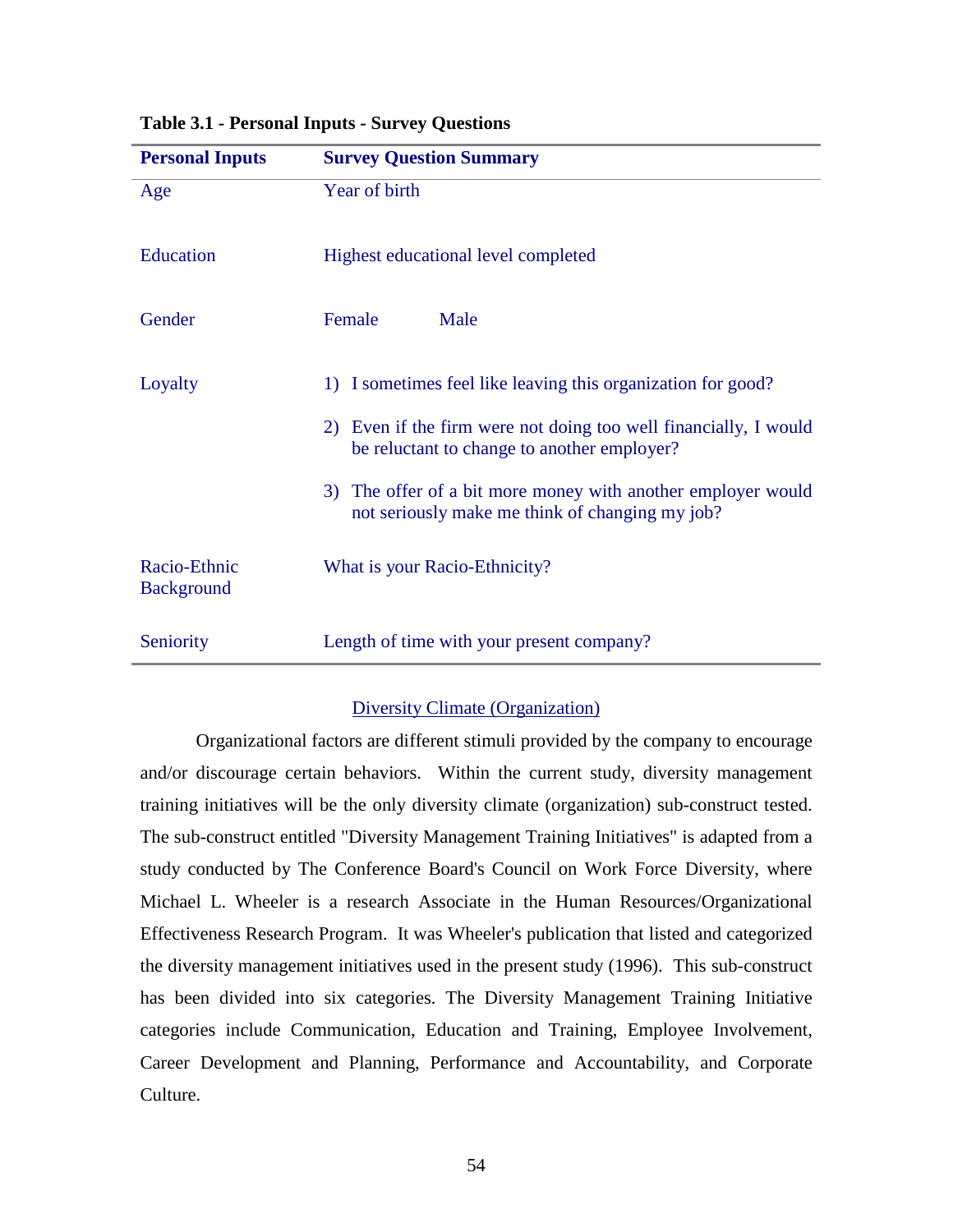Multiple initiatives have been developed under each category using a five-point likert scale so respondents can rate the level of importance of each initiative. Respondents are also asked to indicate whether their present company offers the initiative. Please refer to Table 3.2 for a complete listing of the Diversity Management Training Initiatives used in the present study.

The variable entitled "Diversity Management Training Involvement (DMTI)" was operationalized by adding the importance rating for each initiative that the respondent indicated was offered by their company. For example, if respondent #45 indicates that "speeches on diversity" are very important and their company does offer this particular initiative, 5 points are added to this individual's composite DMTI score. If respondent #45 marks the "not offered by company" or "don't know," no points will be added to this individual's composite DMTI score. DMTI composite scores could range from 0 to 250.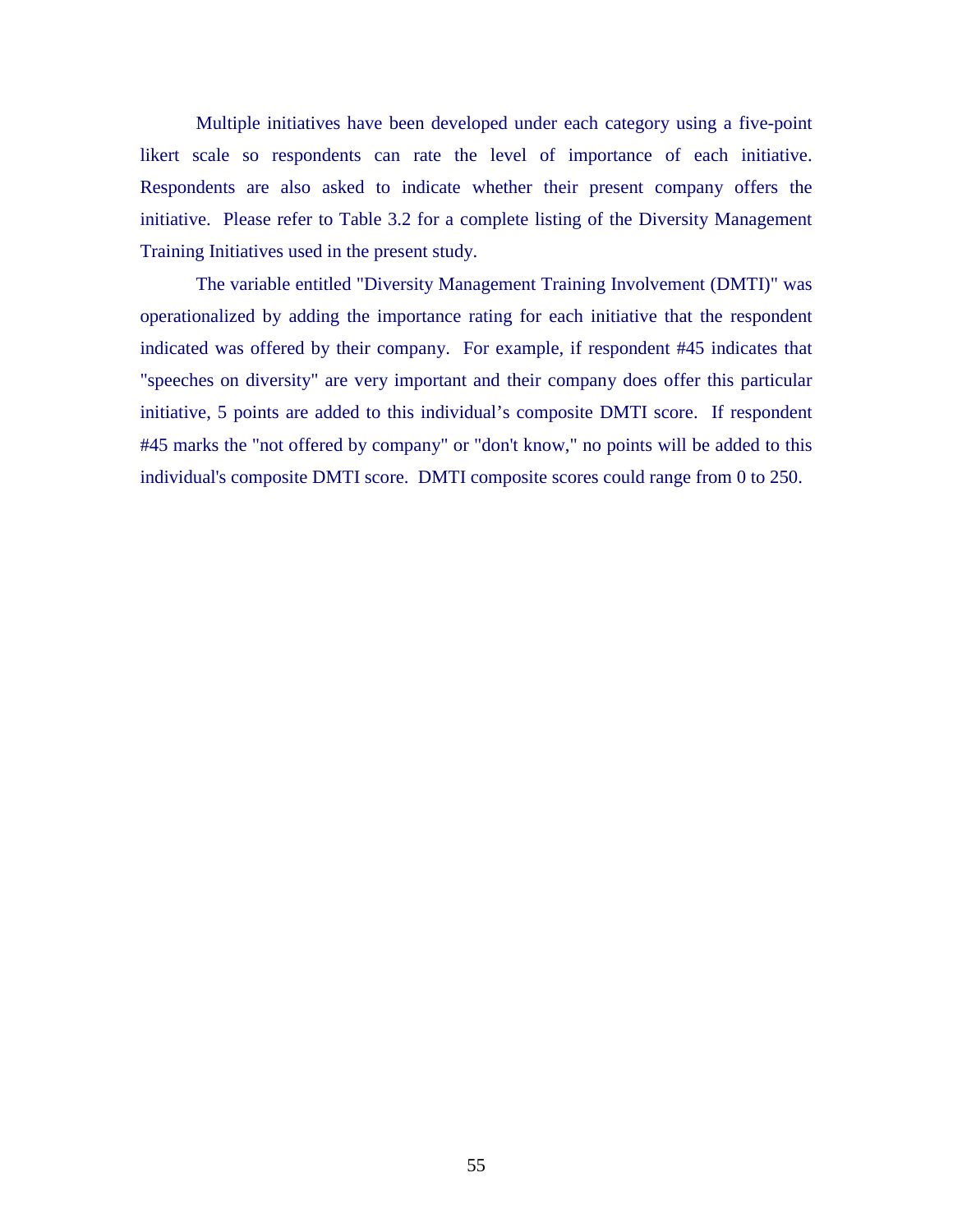## **Table 3.2 Diversity Management Training Initiatives (Wheeler, 1996)**

## **Initiatives listed by categories**

## **Communication**

Speeches by the CEO/senior executives on diversity management Video by CEO on diversity management Teleconferencing on diversity management Closed circuit television on diversity management Executive forum on diversity management Corporate vision statement on diversity management Diversity mission statement Diversity policy Diversity letter/memo from CEO Diversity brochure Senior management behavior modeling regarding diversity management A section in the employee handbook on diversity Employee newspaper/periodical articles Second language communication Special diversity news letter/status report New manager orientation

## **Education and Training**

Diversity briefings for senior management Sexual harassment training Diversity integrated into executive education New manager training Diversity awareness training for managers Incorporating diversity into other training Cross-race/gender training teams

## **Employee Involvement**

Diversity task forces and teams Issue study groups Focus groups on diversity The creation of a diversity council Corporate advisory committees on diversity Business unit steering committees on diversity Networking groups specific for minority employees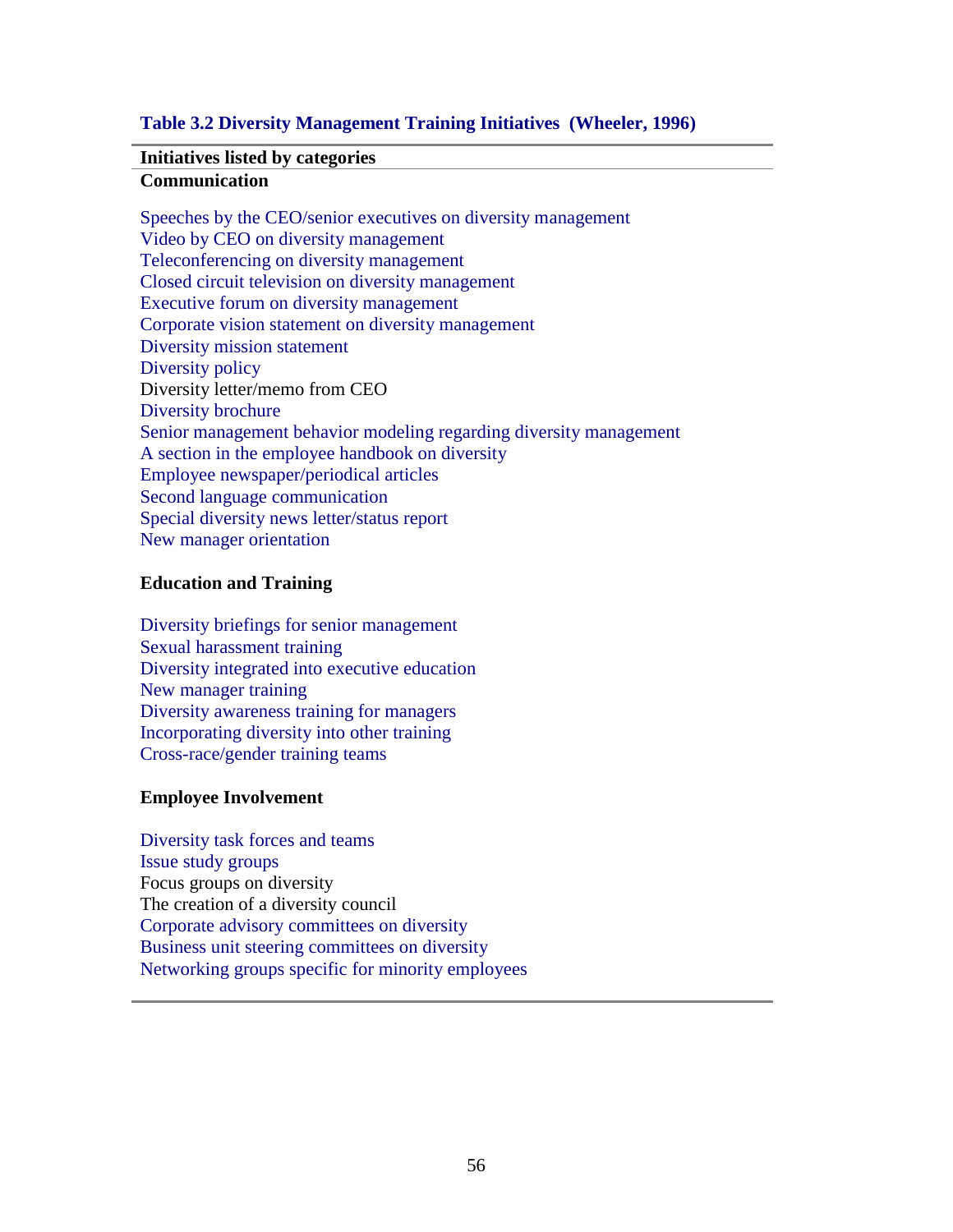## **Table 3.2 Diversity Management Training Initiatives continued (Wheeler, 1996)**

## **Career Development and Planning**

Identification process for "high potential" employees Expanded job posting up to the VP levels Developmental assignments (lateral, rotational, special short term, & task forces) Career path planning Individual development plans Executive MBA programs for minority employees Minority internships Self development planning Development programs for "non-traditional" employees English as a second language (ESOL) course Remedial educational training programs

## **Performance and Accountability**

Linking diversity performance to other corporate objectives Developing diversity performance measures (quantitative and qualitative) Defining and rewarding behaviors that reinforce diversity Diversity performance tied to: team bonuses, individual incentive compensation, direct compensation, and other rewards and recognition

#### **Corporate Culture**

Internal diagnostic studies on the glass ceiling, equity ceiling, or culture Employee attitude surveys containing diversity items Diversity benchmark with other companies Integration of diversity into total quality strategy Establishment of a stand-alone diversity positions Diversity responsibilities added to EEO/AA position Flexible managerial style, not "one size fits all" Policies/benefits to support diverse needs

#### Personal Outputs

Personal outputs are the positive or negative consequences that an individual receives in the course of a relationship (Adams, 1965). In the proposed study, personal outputs are defined by the following variables and sub-constructs: job/career satisfaction, job involvement, organizational identification, compensation, and opportunity. These variables and sub-constructs were selected because of their common usage in supporting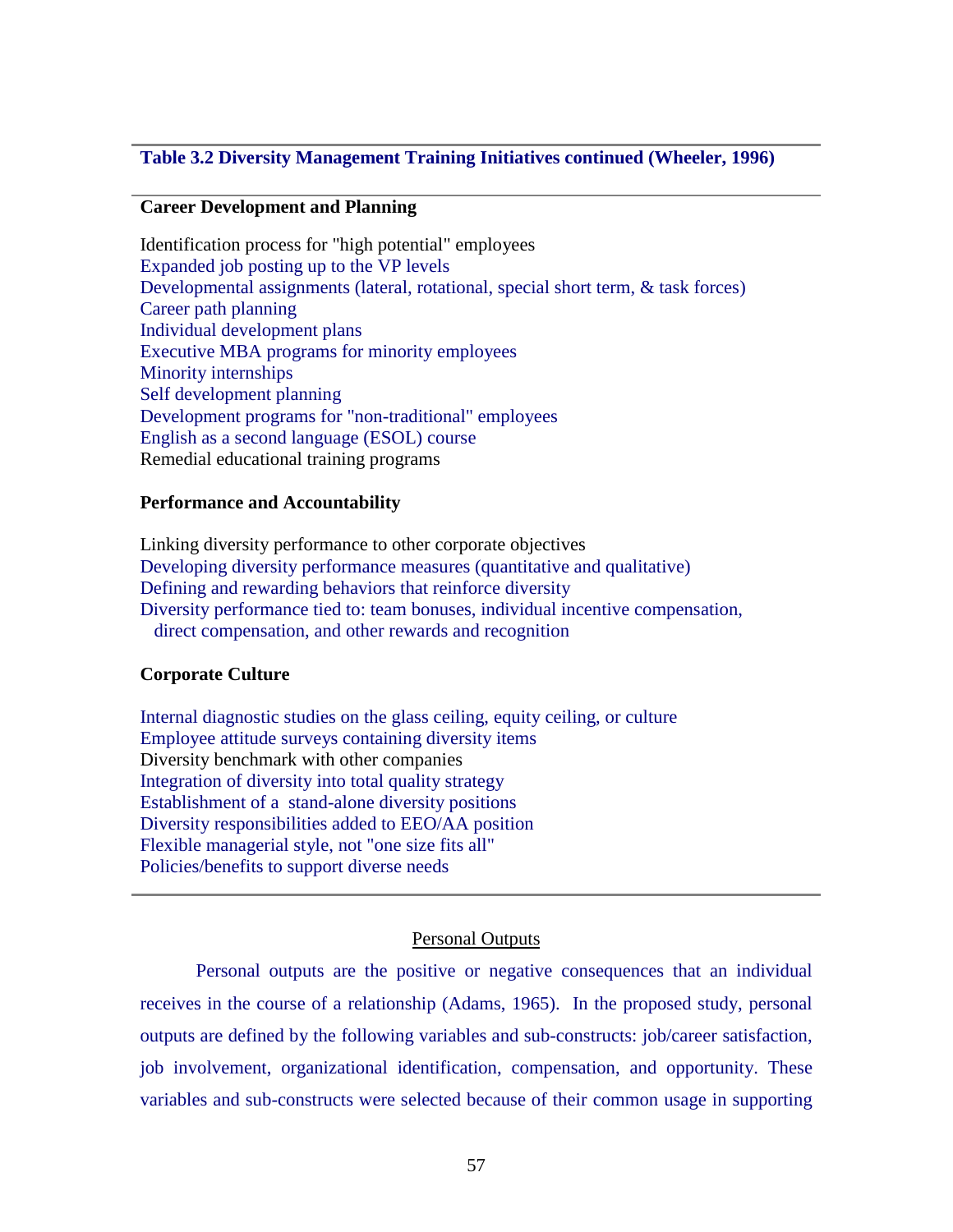models. The Job Performance Ratings sub-construct will not be tested in the proposed Diversity Training Effectiveness Model (Figure 3.1.1).

#### Job/Career Satisfaction and Compensation

Job satisfaction is a positive emotion resulting from the appraisal of one's job or job experiences (Mortimer & Lorence, 1995). Because most researchers focus on overall job satisfaction, referencing evaluation of the job as a whole rather than facet-specific satisfaction relating to particular job aspects (Mortimer & Lorence, 1995), a general satisfaction scale was appropriate.

The Taylor and Bowers (1972) general satisfaction scale was used to profile respondent satisfaction based on six principal items (See Table 3.3). These items are based on satisfaction with workgroup, satisfaction with one's supervisor, satisfaction with one's job, satisfaction with the firm as a whole, satisfaction with one's pay, and satisfaction with the prospects for advancement. One item profiles each of the first five of the components and two items profile the sixth feature. The scale cited a coefficient alpha of 0.87. It was noted that group averages rather than individual responses were used to generate this coefficient (Cook, Wall and War, 1981). Respondents were asked to state their level of satisfaction or dissatisfaction using a 5 point likert scale: 1=very dissatisfied through 5=very satisfied.

Satisfaction with fellow employees as seen in question 1 of the scale relates to the satisfaction with the compatibility of co-workers. Satisfaction with supervision as seen in question 2 of the scale relates to the satisfaction with the adequacy of immediate supervision. Satisfaction with the job itself as seen in question 3 of the scale relates to the satisfaction with just that, the job itself. Satisfaction with the firm as a whole as seen in question 4 relates to the overall effectiveness of the organization as a system. Satisfaction with pay as seen in question 5 relates to the satisfaction with the economic and related rewards provided by the organization. Satisfaction with prospects for advancements as seen in questions 6 and 7 relates to the satisfaction with opportunities for professional growth provided by the organization.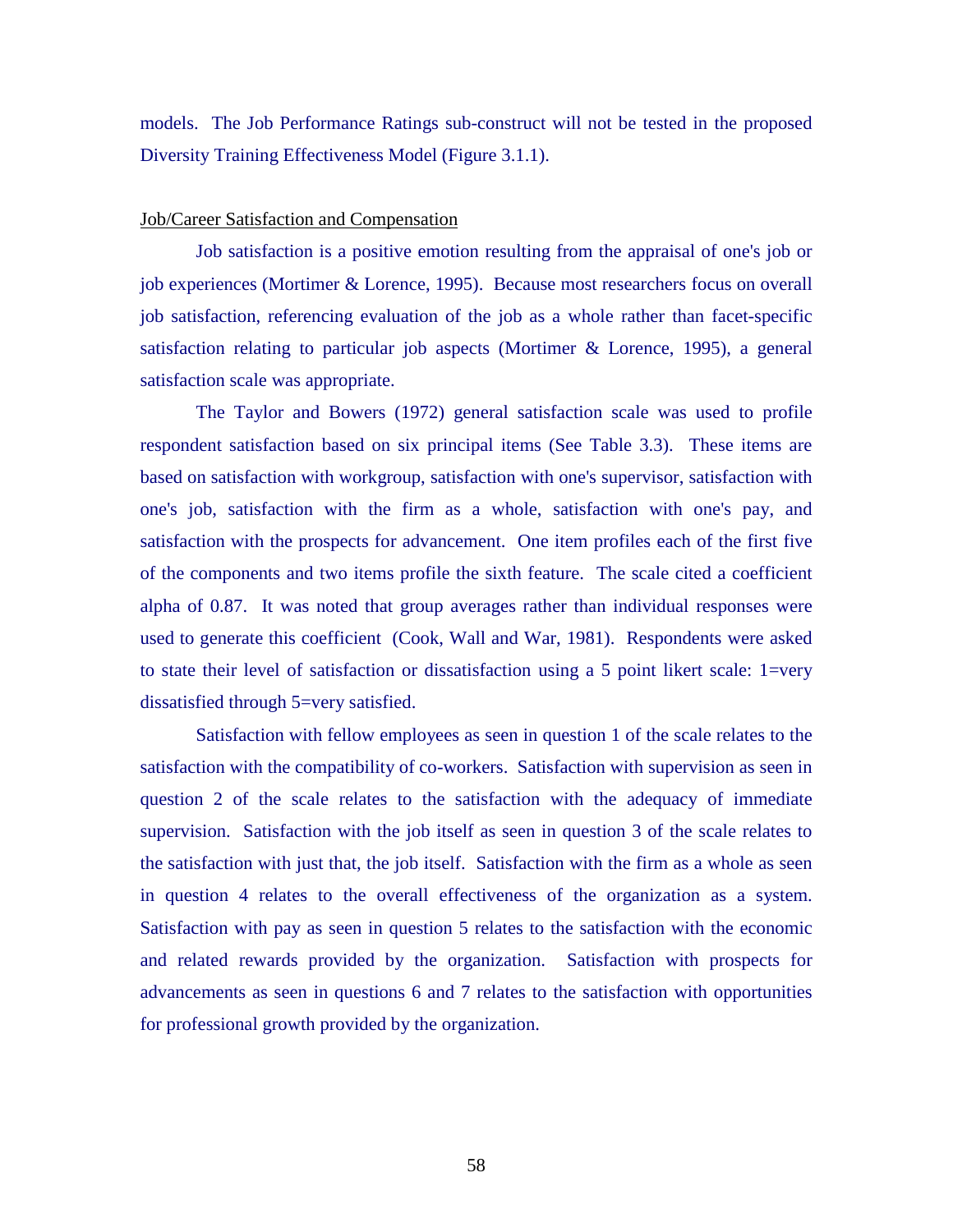## **Table 3. 3 General Satisfaction Scale Source: Taylor & Bowers 1972**

- 1) All in all, how satisfied are you with the persons in your workgroup?
- 2) All in all, how satisfied are you with your supervisor?
- 3) All in all, how satisfied are you with your job?
- 4) All in all, how satisfied are you with your present organization, compared to most others?
- 5) Considering your skills and effort you put into work, how satisfied are you with your pay?
- 6) How satisfied do you feel with the progress you have made in this organization up to now?
- 7) How satisfied do you feel with your chances for getting ahead in this organization in the future?

Question  $1 =$  satisfaction with fellow employees Question  $2 =$  satisfaction with supervision Question  $3 =$  satisfaction with the job itself Question  $4 =$  satisfaction with firm as a whole Question  $5 =$  satisfaction with pay Questions 6  $\&$  7 = satisfaction with prospects for advancement

Respondents are asked to state their level of satisfaction or dissatisfaction using a

5 point likert scale:  $1 = \text{very dissatisfied through } 5 = \text{very satisfied}$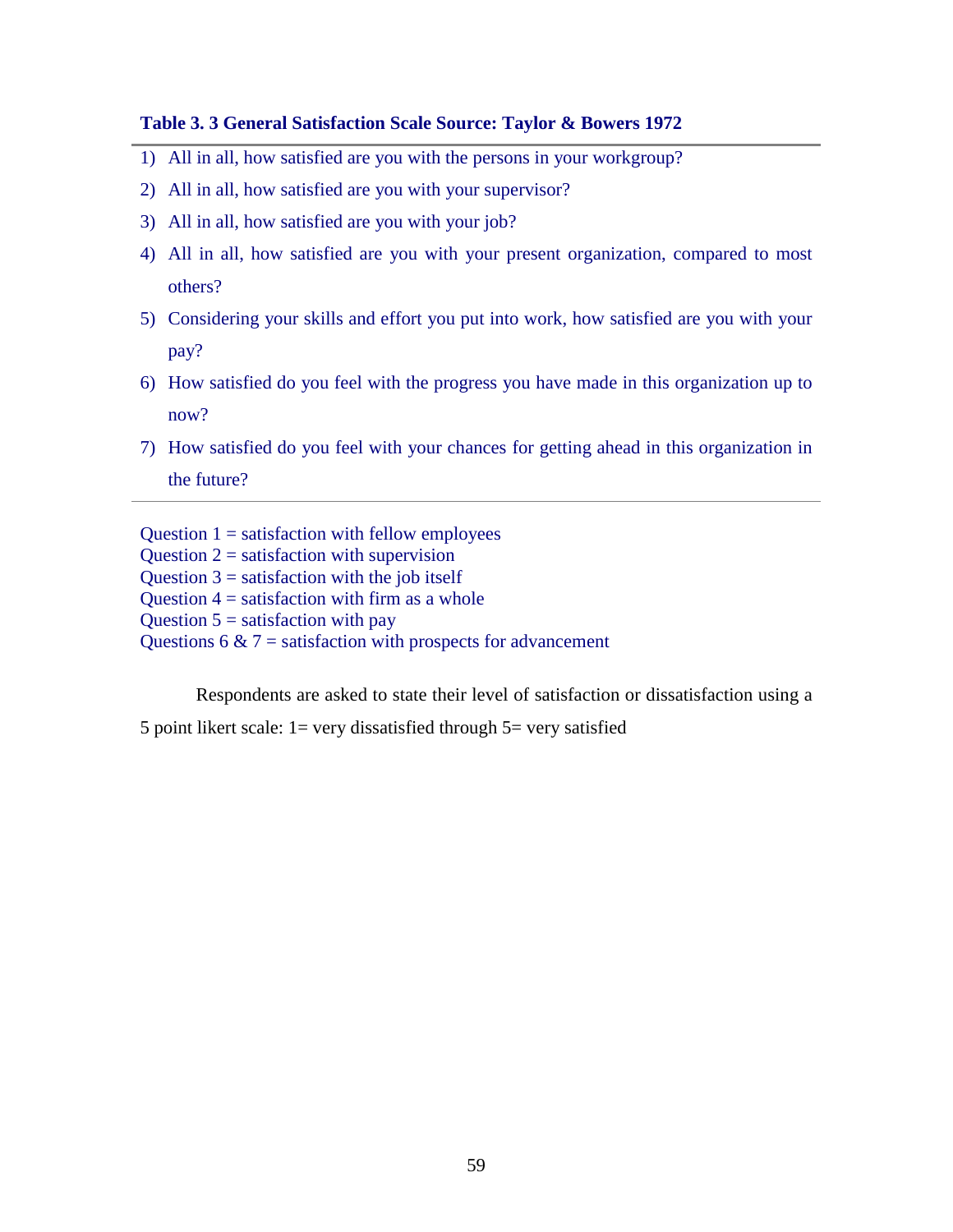## Job Involvement, Organizational Identification, and Organizational Commitment

The Cook and Wall's Organizational Commitment Scale was used to profile respondents with regard to their organizational identification, involvement and loyalty (see Table 3.4). A seven-point commitment scale was used for the three interrelated items (Cook et al., 1981). Originally developed through application of a large item pool with two samples of British manufacturers, mean Organizational Commitment scores were 44.64 (s.d. 11.45) and 45.37 (s.d. 9.55) respectively, with coefficients alpha of 0.87 and 0.80, respectively (Cook, et al., 1981).

Using a seven point likert scale ranging from strongly disagree to strongly agree a high score reflects a higher level of commitment. The organizational commitment scale will be used to measure organizational identification and job involvement. Additionally the scale will provide a measure of loyalty, a personal input.

Organizational identification as seen in questions 1,5 and 8 of the scale relate to the pride in one's organization and the internationalization of the organization's goals. Organizational involvement as seen in questions 3, 6, and 9 represents an employee's willingness to invest personal effort as a member of the organization. The personal input, loyalty, is defined as the affection for and attachment to the organization and is represented by questions 2, 4, and 7.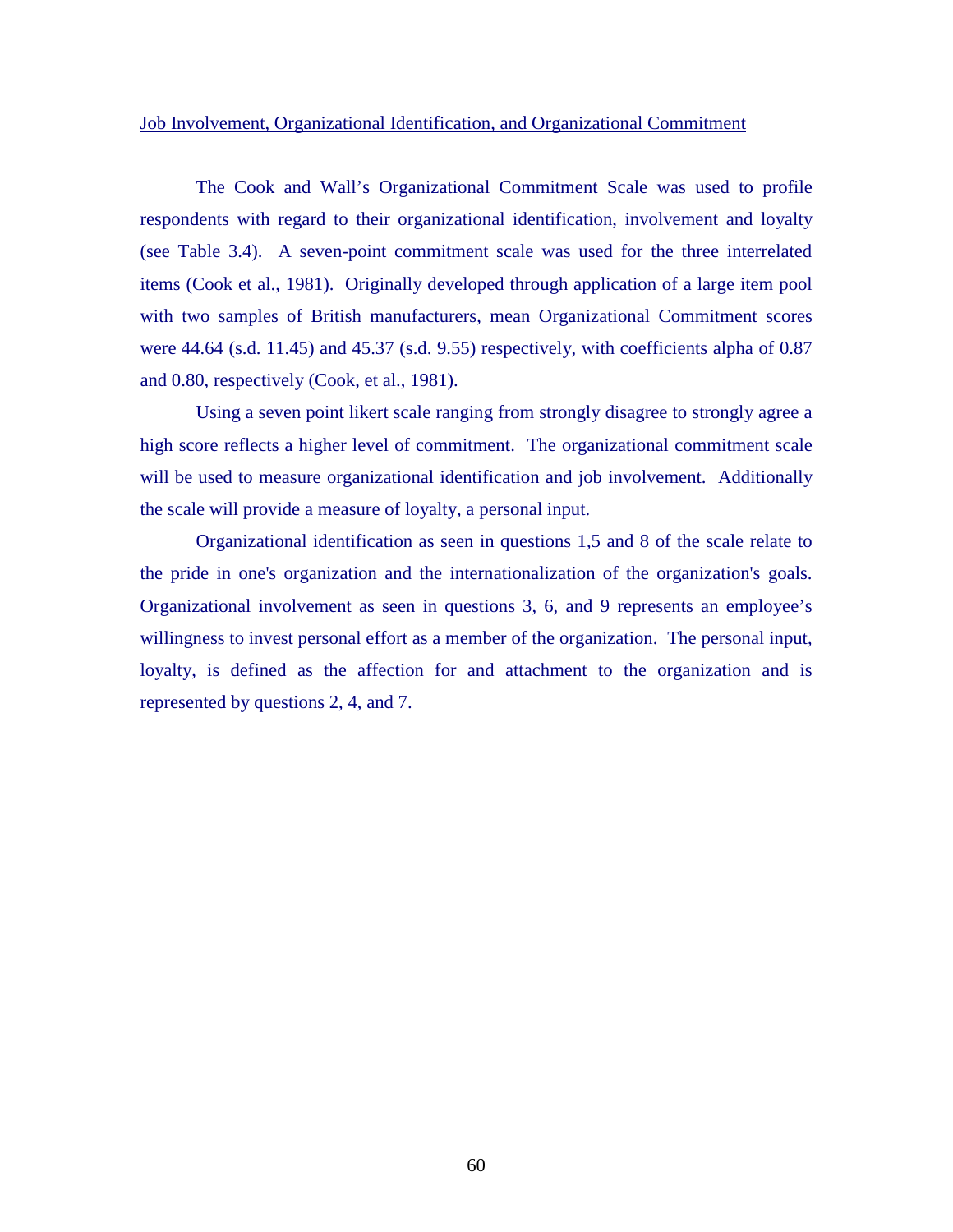## **Table 3.4 Organizational Commitment Scale Source: Cook & Wall, 1980**

- 1) I am quite proud to be able to tell people who it is I work for
- 2) I sometimes feel like leaving this employment for good (R)
- 3) I'm not willing to put myself out just to help the organization ( R)
- 4) Even if the firm were not doing too well financially, I would be reluctant to change to another employer
- 5) I feel myself to be a part of the organization
- 6) In my work I like to feel I am making some effort, not just for myself but for the organization as well
- 7) The offer of a bit more money with another employer would not seriously make me think of changing my job
- 8) I would not recommend a close friend to join our staff (R)
- 9) To know that my own work had made a contribution to the good of the organization would please me

"R" - responses to questions 1, 2, and 8 are in reverse order, therefore these items will be reverse coded for analysis.

Questions 1, 5, and  $8 =$  organizational identification Questions 3, 6, and  $9 =$  organizational involvement Questions 2, 4, and  $7 =$  organizational loyalty

Respondents are asked to state their level of satisfaction or dissatisfaction using a 7 point likert scale:  $1 = No$ , I strongly disagree through  $7 = Yes$ , I strongly agree.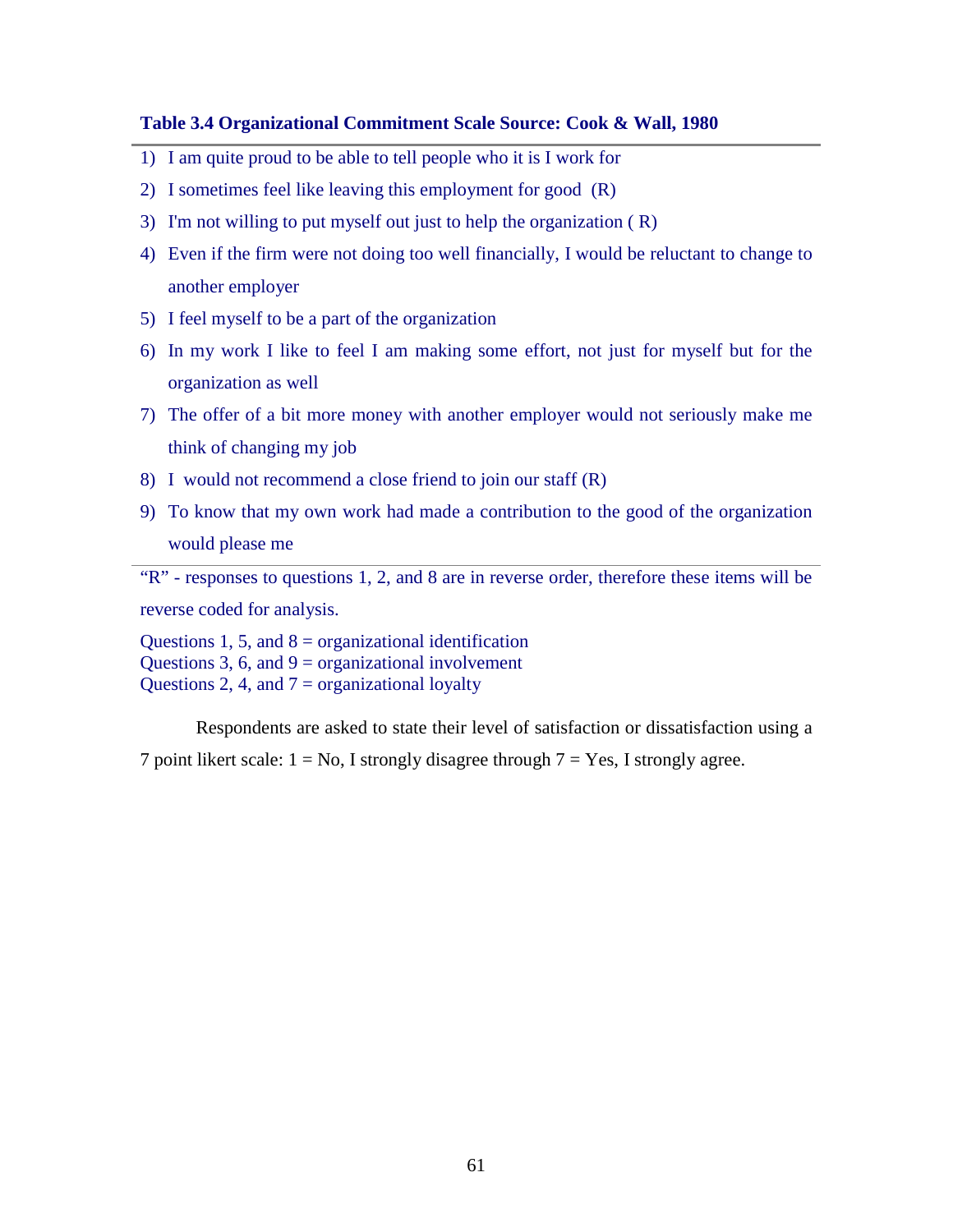#### **Hypotheses**

The proposed Diversity Management Training Effectiveness Model (Figure 3.1.1) will be used to answer the study's two research questions. Specifically, hypotheses 1-6 will be used to answer the first research question, while hypotheses 7-11 will be used to answer the second research question.

### Research Question # 1

Is there a relationship between involvement with diversity management training programs and employees with regard to personal inputs (age, education, gender, loyalty, racio-ethnic background, and seniority)?

**Research Hypothesis 1:**There is a relationship between the age of employees and diversity management training involvement (DMTI).

**Statistical Technique Used:** Pearson Product Correlation Coefficient

**Expected Findings:** It is anticipated that no relationship between the age of employees and DMTI will be found; therefore, it is the expectation that the null hypothesis will be accepted.

**Research Hypothesis 2:** There is a relationship between educational level of employees and DMTI.

**Statistical Technique Used: Spearman's Rank Correlation Coefficient** 

**Expected Findings:** It is anticipated that no relationship between the educational level of employees and DMTI will be found; therefore, it is the expectation that the null hypothesis will be accepted.

**Research Hypothesis 3**: There is a relationship between gender of employees and DMTI.

**Statistical Technique Used**: Two Mean T-test

**Expected Findings:** It is anticipated that no relationship between the gender of employees and DMTI will be found; therefore, it is the expectation that the null hypothesis will be accepted.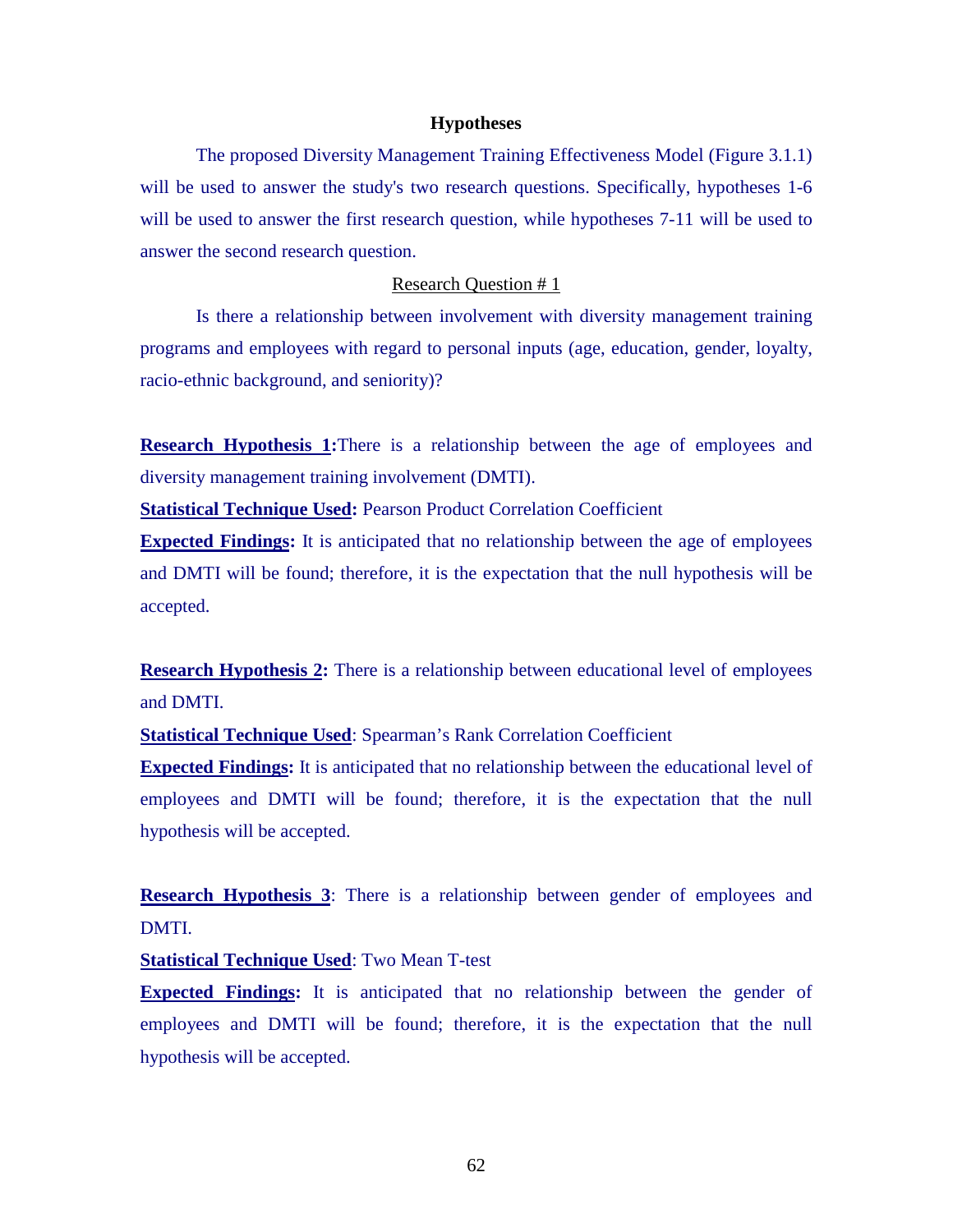**Research Hypothesis 4:** There is a relationship between loyalty of employees and DMTI.

**Statistical Technique Used:** Multiple Regression and Pearson Product Correlation **Coefficients** 

**Expected Findings:** It is anticipated that a relationship between loyalty of an employee and DMTI will be found; therefore, it is the expectation that the research hypothesis will be accepted.

**Research Hypothesis 5:** There is a relationship between racio-ethnic backgrounds of employees and DMTI.

**Statistical Technique Used:** Analysis of Variance (ANOVA)

**Expected Findings:** It is anticipated that no relationship between the racio-ethnic background of employees and DMTI will be found; therefore, it is the expectation that the null hypothesis will be accepted.

**Research Hypothesis 6:** There is a relationship between seniority of employees and DMTI.

**Statistical Technique Used:** Pearson Product Correlation Coefficient

**Expected Findings:** It is anticipated that no relationship between the seniority of employees and DMTI will be found; therefore, it is the expectation that the null hypothesis will be accepted.

## Research Question #2

Is there a relationship between the involvement with diversity management training involvement and employees with regard to personal outputs (job/career satisfaction, organizational identification, job involvement, opportunity and compensation)?

**Research Hypothesis 7:** There is a relationship between the DMTI and job/career satisfaction.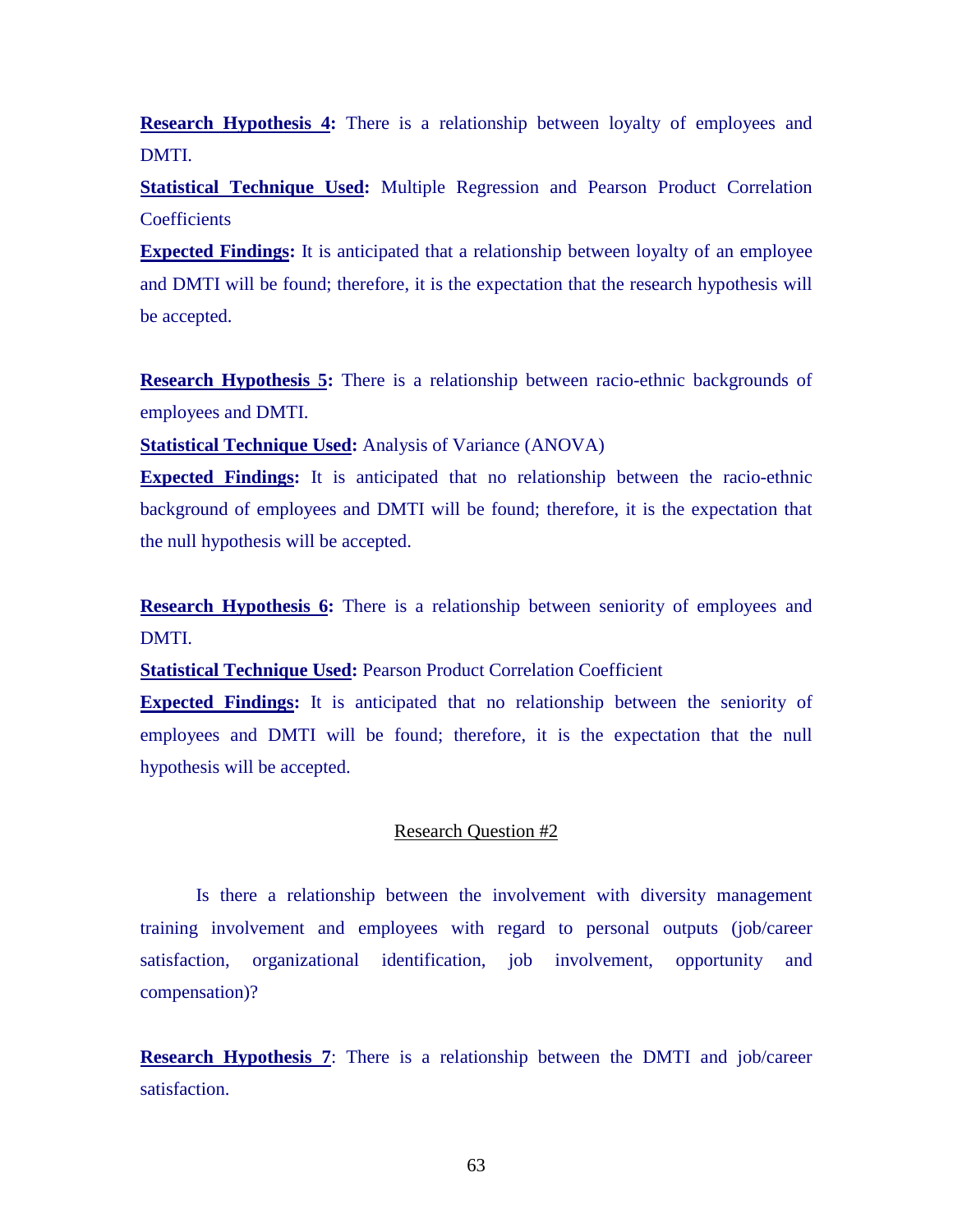**Statistical Technique Used**: Pearson Product Correlation Coefficient

**Expected Findings:** It is anticipated that a relationship between DMTI and employee job/career satisfaction will be found; therefore, it is expected that the null hypothesis will be rejected in favor of the research hypothesis.

**Research Hypothesis 8**: There is a relationship between DMTI and organizational identification of an employee.

**Statistical Technique Used**: Multiple Regression and Pearson Product Correlation **Coefficient** 

**Expected Findings:** It is anticipated that a relationship between DMTI and organizational identification of employees will be found; therefore, it is expected that the null hypothesis will be rejected in favor of the research hypothesis.

**Research Hypothesis 9**: There is a relationship between DMTI and job involvement of an employee.

**Statistical Technique Used:** Multiple Regression and Pearson Product Correlation **Coefficient** 

**Expected Findings:** It is anticipated that a relationship between DMTI and job involvement will be found; therefore, it is expected that the null hypothesis will be rejected in favor of the research hypothesis.

**Research Hypothesis 10**: There is a relationship between DMTI and compensation satisfaction of employees.

**Statistical Technique Used**: Pearson Product Correlation Coefficient

**Expected Findings:** It is anticipated that a relationship between DMTI and compensation satisfaction of employees will be found; therefore, it is expected that the null hypothesis will be rejected in favor of the research hypothesis.

**Research Hypothesis 11:** There is a relationship between DMTI and opportunities given to employees.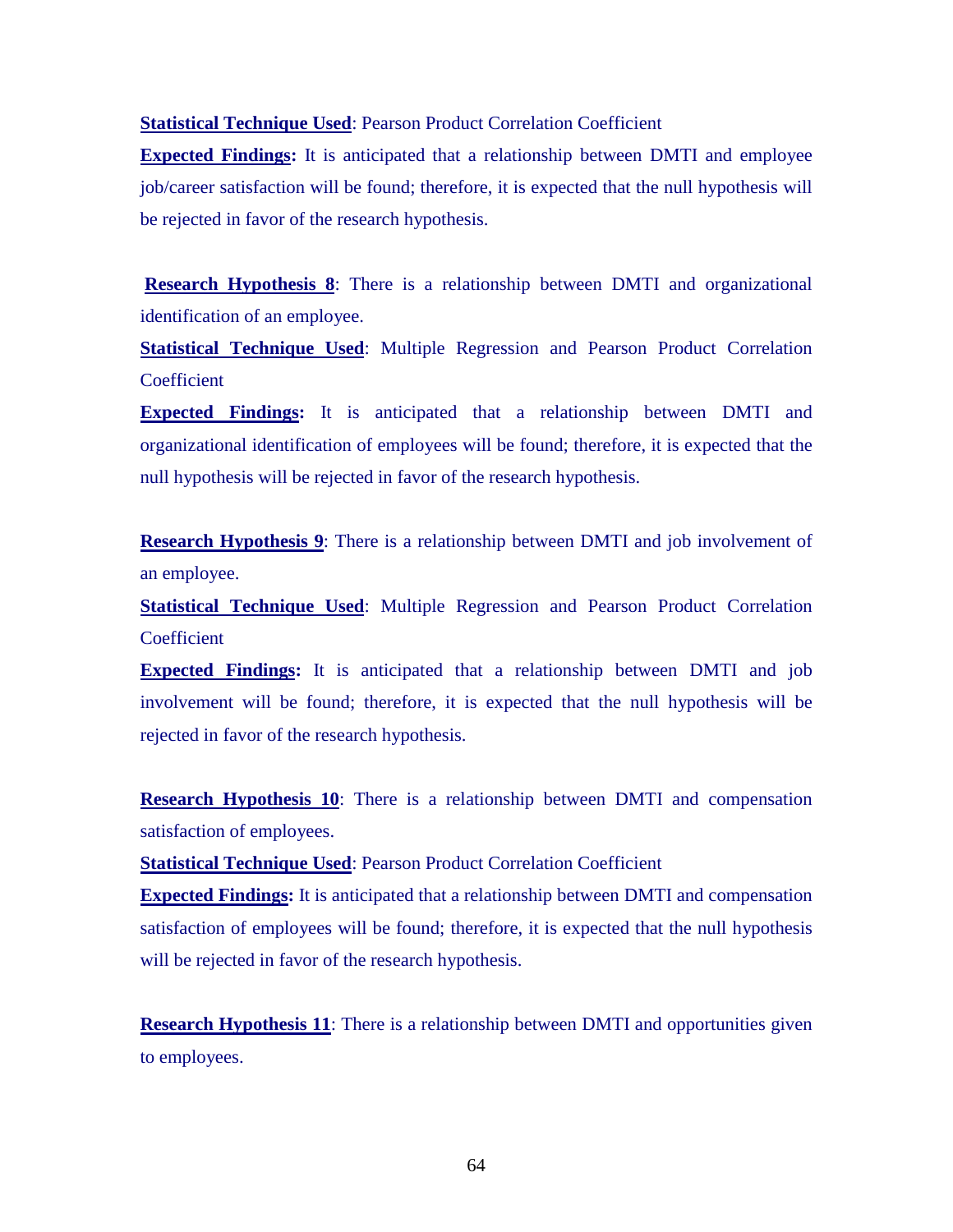**Statistical Technique Used:** Multiple Regression and Pearson Product Correlation **Coefficient** 

**Expected Findings:** It is anticipated that a relationship between DMTI and opportunities given to employees will be found; therefore, it is expected that the null hypothesis will be rejected in favor of the research hypothesis.

**Prediction**: There is a relationship between DMTI and compensation satisfaction of employees, therefore; it is expected that the null hypothesis will be rejected in favor of the research hypothesis.

## **Methodology**

This section will explain the sample, survey design, data collection and analysis.

## Population

The population of interest for the proposed study consists of lodging managers.

## Sampling Frame

The American Hotel & Motel Association (AH&MA) is a trade association representing the lodging industry in the United States. Founded in 1910, AH&MA is a federation of hotel and motel associations located in 50 states, the District of Columbia, Puerto Rico, and the U.S. Virgin Islands. AH&MA provides members with training in all phases of hotel management including communications, operations, information processing and related technology, international travel, marketing, quality assurance, research, safety and fire protection, and others. The organization also serves as the governmental affairs and public relations arm of the lodging industry.

AH&MA represents over 11,000 members. Collectively, these members represent individual hotels, motels and resorts comprising 1.4 million transient rooms or 60% of the total room inventory in the U.S. This accounts for three-quarters of the total revenue generated by the industry, which was \$80 billion in 1997 (Fisher, 1998).

Membership in AH&MA is dispersed across seven categories. They are industry suppliers (allied), international members, international properties, individual affiliates, faculty, students and military. Individual affiliation is further subdivided into corporate (owners, partners, corporate financial officers, and other top-level executives), operations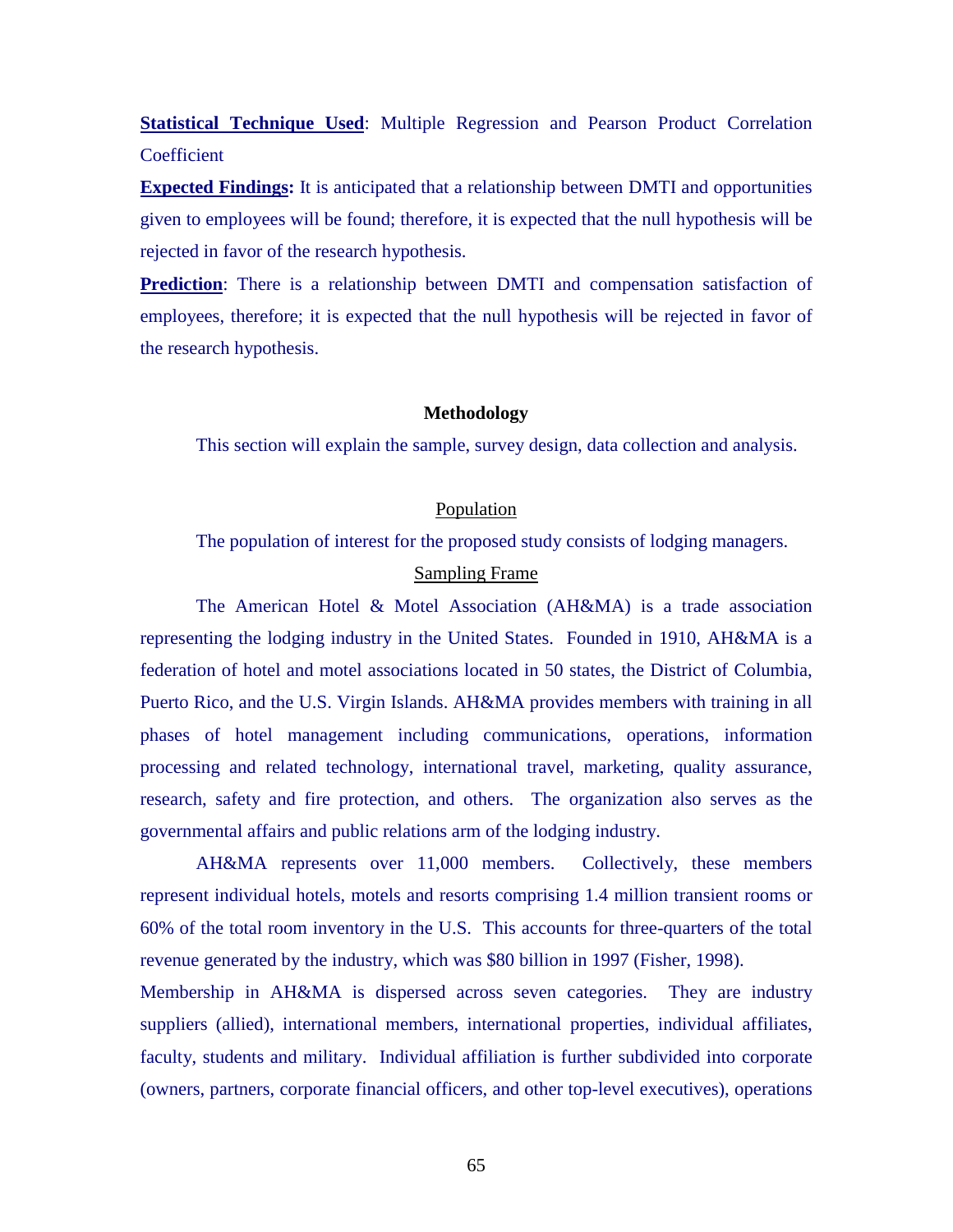managers, purchasing managers, food and beverage managers, housekeeping and engineering managers, and sales and marketing managers. The proposed study will survey those individuals with individual affiliate memberships.

### Sampling Techniques

A random sample will be taken from the previously mentioned sampling frame.

## Pretest

A pretest was administered to forty individuals within the hospitality industry prior to the survey's pilot test. Twenty of the individuals completing the study were members of a hospitality and tourism management program's advisory board and represented both senior and middle level managers across all fields of the hospitality and tourism industry. Included in this group were two human resources directors of major international hotels and three regional food service directors. The remaining twenty surveys were distributed to lodging managers in Central Virginia and Michigan. Both groups were selected because of their accessibility and professional backgrounds.

The pretest was designed to identify the level of importance in the diversity management training initiatives; measure the time needed to complete the survey, and check for readability. The results from the pre-test follow. The diversity management training initiatives are grouped across the six categories mentioned earlier in this chapter and ranked according to their level of perceived importance.

## Communication:

**Very Important**: Corporate vision statement and diversity policy **Important**: Speeches by the CEO/senior executives on diversity management, diversity vision statement, employee handbook, second language communication, and new manager orientation

## Education and Training:

**Very Important**: Diversity briefings for senior management on diversity management, sexual harassment training, new manager training on diversity management and awareness training for managers

**Important**: Diversity integrated into executive education, main-streaming diversity into other training, and cross-race/gender training teams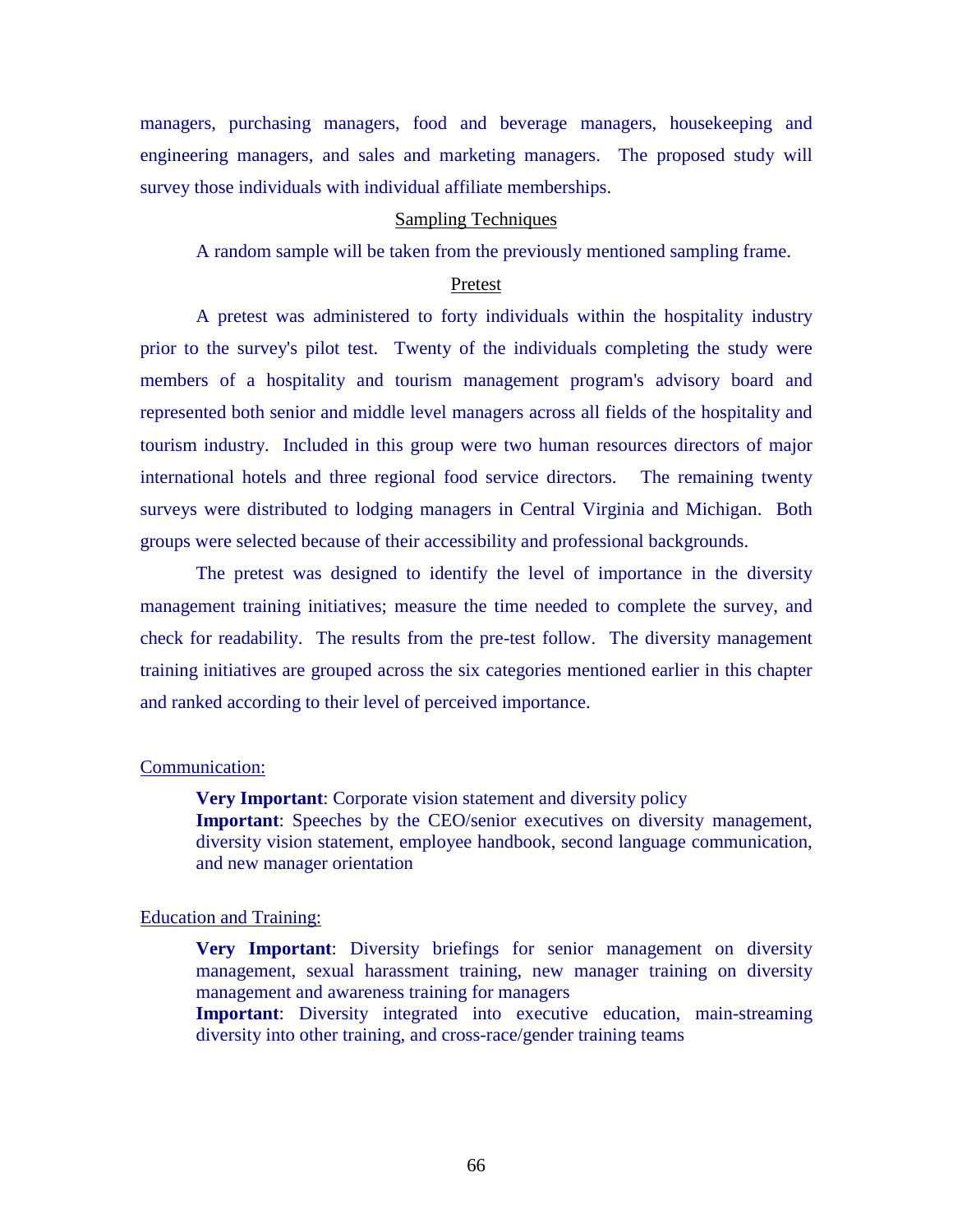## Employment Involvement:

No items ranked as very important or important by the majority of the respondents.

## Career Development and planning:

**Very Important**: Mentoring **Important**: Expand job postings up to the VP level and career path planning

#### Performance and Accountability:

No items ranked as very important or important by the majority of the respondents.

### Corporate Culture:

**Very Important**: Flexible managerial style, not one size fits all and policies/benefits to support diverse needs

The average completion time for each pre-test was 10 to13 minutes. While the pre-test took less that 15 minutes in all cases, most respondents commented on the length of the survey and the wording of the questions. Based on the remarks from the pre-test, the survey was shortened by approximately 30 questions. Other corrections included grammatical ones and those changing the general layout and design of the survey instrument. The pre-test accomplished its goals. The most important initiatives were identified, the completion time was known, and corrections had been made to aid in the readability of the survey instrument.

#### Pilot Study

In general, the pilot study is a small-scale exploratory research technique used to test a survey instrument's accuracy, to approximate the time needed to complete a single questionnaire, and to receive feedback from respondents similar to those proposed for use in the main study. Upon completing the pilot study, the necessary adjustments and corrections are made to the survey instrument.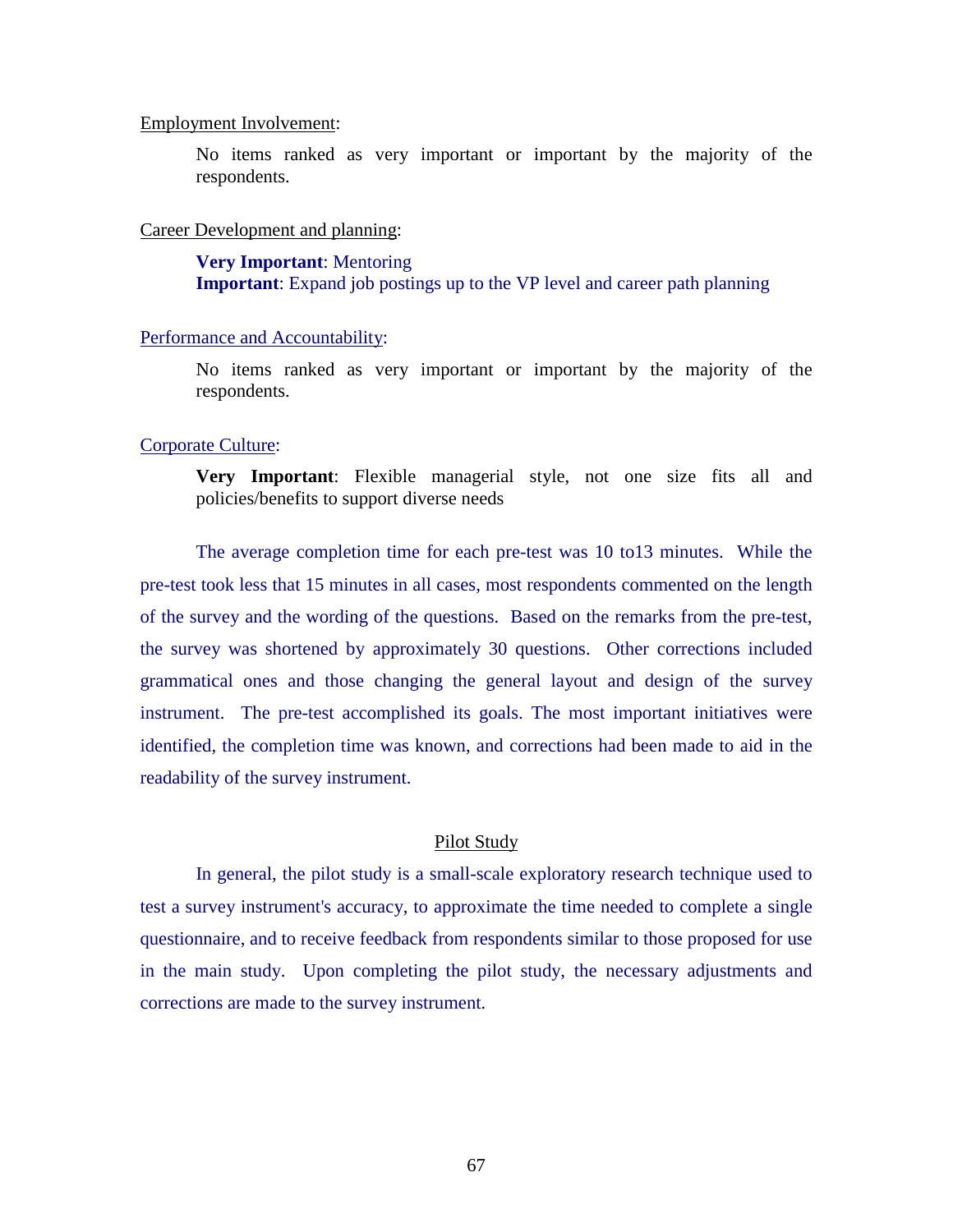## Implementation of the First and Second Pilot Study

Approximately 20 surveys were mailed out as a part of the first pilot study. The group consisted of lodging managers, specifically general managers and owners from the sampling frame. A letter explaining the background and the intent of the study accompanied the survey. The doctoral student only signed this letter. Respondents were asked to complete the mail questionnaire and return it in a pre-paid, stamped envelope. They were also asked to critique the survey and record the amount of time needed to complete the questionnaire.

A reminder post card was mailed out ten days after the first mailing. A total of two surveys were returned; therefore, a second pilot test was implemented. The survey instrument was again closely examined. This review resulted in more corrections and layout changes.

A month later, the second pilot test consisting of 20 surveys was mailed to individuals on the AH&MA mailing list. These individuals represented food and beverage and purchasing managers. A letter explaining the background and the intent of the study again accompanied the survey. It should be noted that these letters carried the signature of both the doctoral student and the committee chairperson. Respondents were again asked to complete the mail questionnaire and return it in a pre-paid, stamped envelope. They were also asked to critique the survey and record the amount of time needed to complete the questionnaire.

A reminder post card was mailed out ten days after the first mailing. One survey was returned. Again, the survey instrument was closely examined. This review resulted in more corrections and layout changes. Non-respondents were also called to follow up and determine why they did not return the survey.

Non-respondents indicated that the survey was too labor intensive, too challenging, and too time consuming. It was also noted that it was a very difficult time of the year (late November and early December) to respond to surveys. It was suggested that January or early spring would be much more conducive to the schedules of lodging managers.

All of the comments were taken into consideration and acted upon. These comments resulted in a shorter survey (at this point the survey had gone from 6 to 4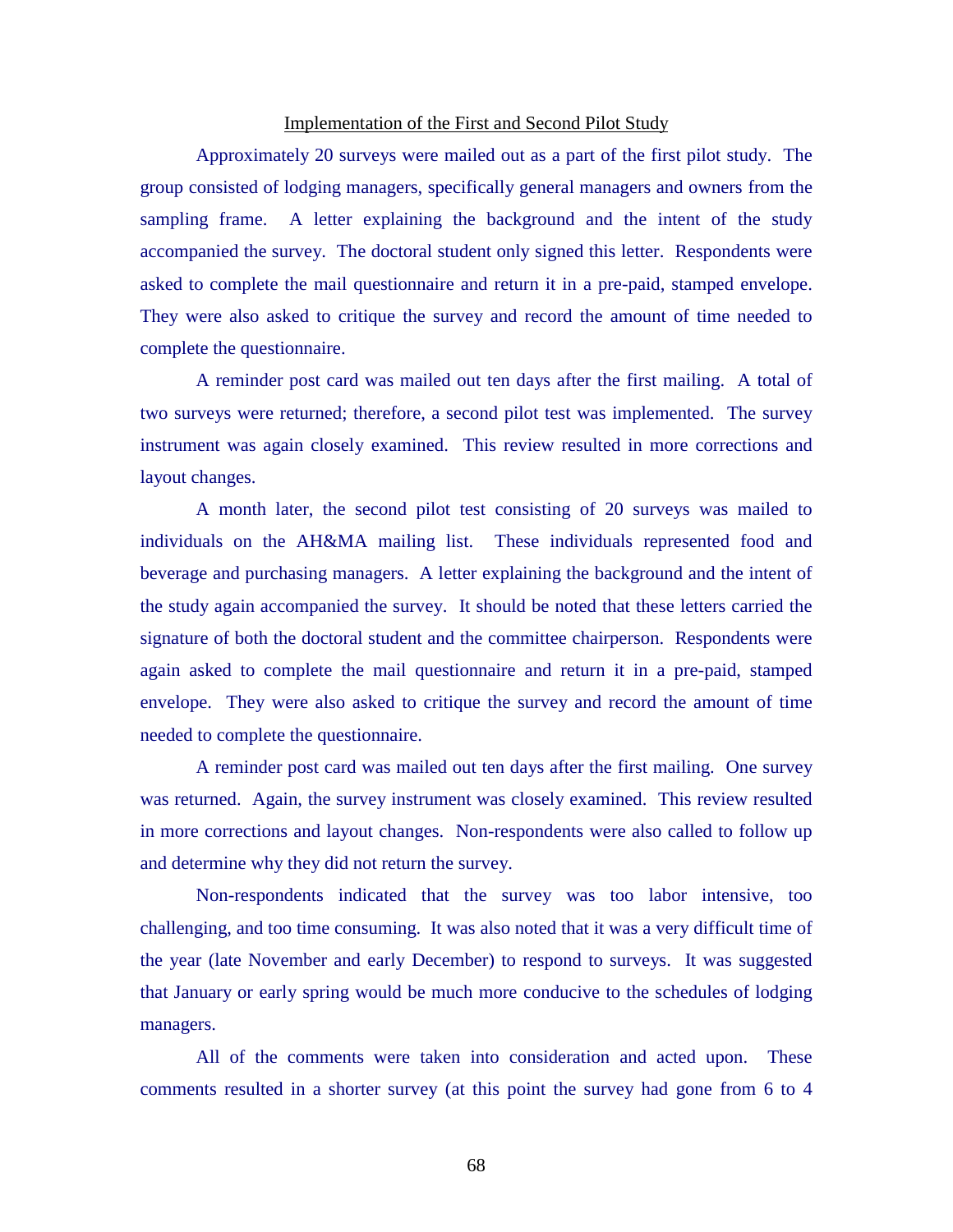pages, where it remained) with more white space. Unfamiliar words were removed and replaced by simpler and more familiar ones. Scales were also simplified. For example instead of writing  $5=$  very important;  $4=$  important;  $3=$  neutral;  $2=$  unimportant; and 1=very unimportant, the scale simply stated  $5=$  very important and  $1=$  very unimportant. The numbers 4 through 2 were only written in, not defined. An incentive was added to encourage the return of surveys.

## Survey Development and Design

Identification of the survey content was taken from several sources. These sources included development interviews, published scales, and academic findings. Edwards, Thomas, Rosenfeld, and Booth-Kewkey (1997) suggest that organizational surveys contain 80-100 items, excluding demographics, with a completion time of 30 minutes or less. In following these guidelines, the organizational survey should range from 3 to 5 pages in length.

Organizational surveys on sexual harassment and diversity management training programs have several commonalties. One such item is the sensitivity and volatility of the subject matter of the data being collected. Keeping that in mind, Culbertson & Rosenfeld (1993) suggest ten rules of thumb for conducting sexual harassment surveys. While not all of the rules are applicable to the diversity study, the following points will be implemented in the proposed organizational study: Rule 3 - include a definition on your survey, defining exactly what is being studied. This is thought to help provide clarity. Rule 5 - decide how to measure the overall rate of diversity management training programs. For example, in the present study, "diversity management" is being measured by the training initiatives. The direct query method which asks respondents directly if they are exposed to the specific program while at work or a work related activity, or during a specific time frame, or away from work, is thought to satisfy this rule (Culbertson & Rosenfeld, 1993). Please refer to Part IV questions 10 and 11 of the survey (Appendix 1) for an example of this technique.

The proposed survey instrument is divided into four parts. Part I of the questionnaire profiles the company and work environment of the lodging manager. Part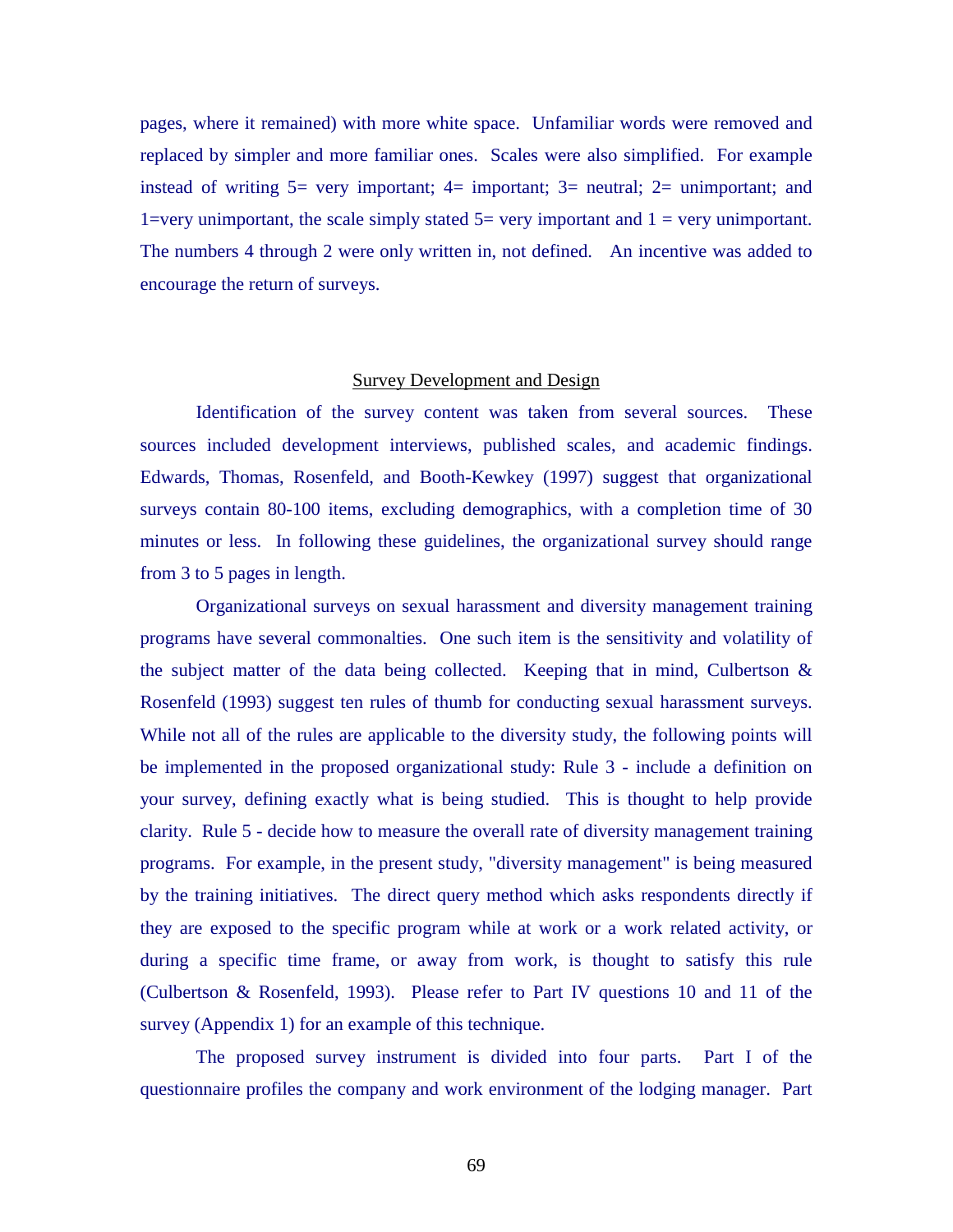II measures the personal outputs of those being surveyed with regard to job/career satisfaction, organizational identification, job involvement, opportunity, and compensation. Please refer to Tables 3.3 and 3.4. Part III of the survey was designed to collect data on an individual's involvement in various diversity management training programs or initiatives. Communication (16 initiatives), education and training (6 initiatives), employee involvement (7 initiatives), career development and planning (11 initiatives), performance and accountability (5 initiatives), and corporate culture (8 initiatives) combine to become the variable labeled "diversity management training initiative involvement." These diversity management training initiatives were taken from Wheeler (1996). Please refer to Table 3.2. Part IV contains questions used to gather demographic and psychographic information on the respondents. (See Appendix A for the actual survey instrument.)

## Data Collection

A list of individual affiliated members was rented from the AH&MA. These individuals represented operations, purchasing, food and beverage, housekeeping and maintenance, and sales and marketing managers in various lodging properties. A selfadministered questionnaire was mailed to these individuals.

## Data Analysis

Since the study was designed to investigate the relationships between DMTI and groups of variables and sub-constructs, the Two-Mean T-Test, Spearman's Rank Correlation, and Pearson Product Correlation Coefficients, ANOVA, and Multiple Regression were deemed most appropriate statistical techniques to address the 11 research hypotheses. Research hypotheses 1-6 pertain to research question number one, while research hypotheses 7-11 correspond with research question number two. Specifically, Hypotheses 1, 6, 7, and 10 are analyzed using Pearson Product Correlation Coefficients; Hypothesis 2 using Spearman's Rank Correlation Coefficient; Hypothesis 3 using a Two Mean T-test; Hypothesis 5 using ANOVA; and Hypotheses 4, 8, 9, and 11 using Multiple Regression. Descriptive statistics will be used to profile respondents and to gain an overall sense of the data.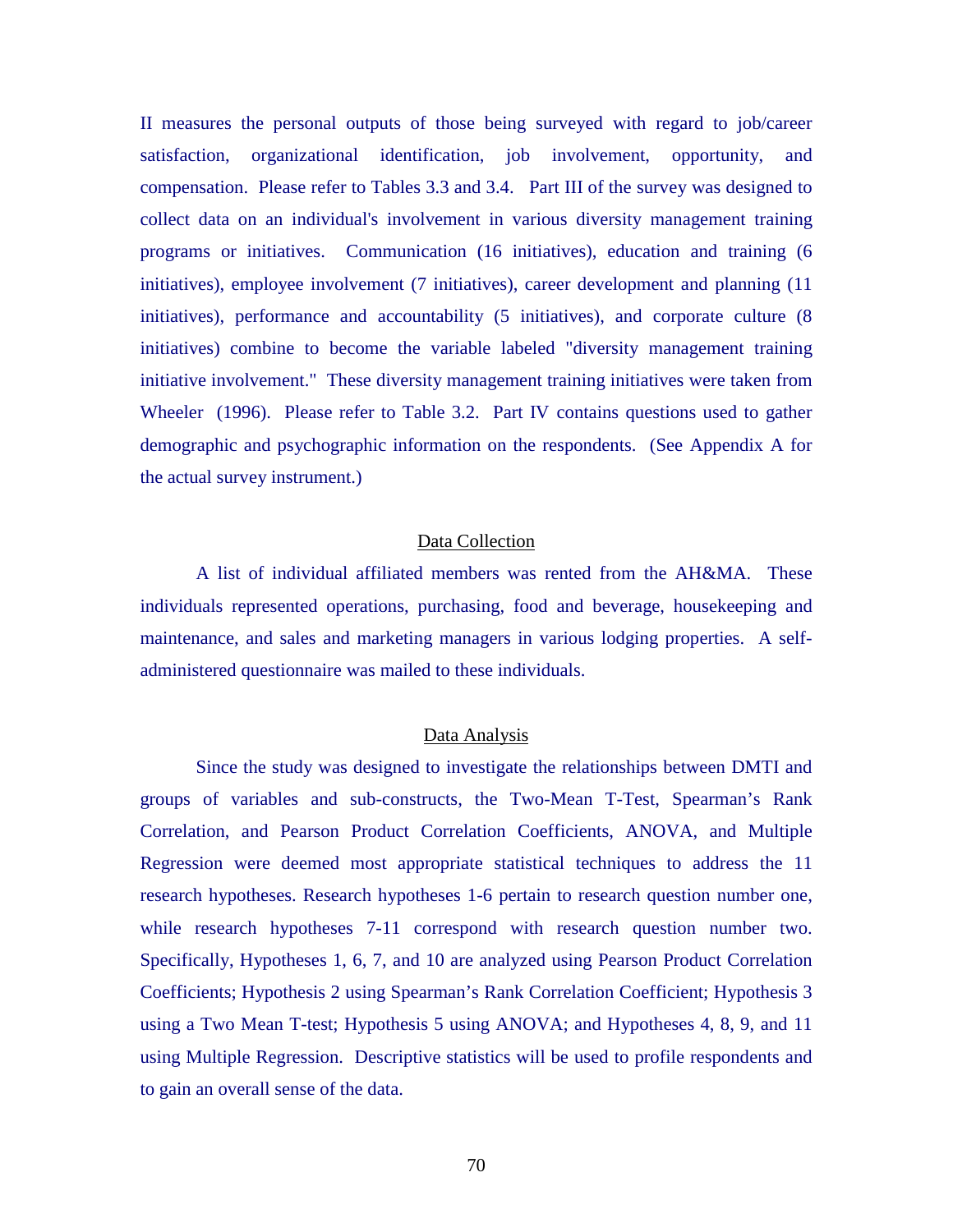In the present study, the correlation will indicate the strength of the relationship between the variables. For example, is there a relationship between involvement in diversity management training initiatives and the age of employees?

Multiple regression is a statistical technique that is used to predict the changes in a single metric dependent variable in response to changes in several metric independent variables (Hair, Anderson, Tatham, and Black, 1992). The Coefficient of determination  $(R<sup>2</sup>)$  measures the proportion of the variance of the dependent variable that is explained by the independent or predictor variables. The coefficient can vary between 0 and 1. The higher the value of  $R^2$  the greater the explanatory power of the regression equation, and, therefore the better the prediction of the criterion variable. The Beta coefficient  $(B_n)$  is a standardized regression coefficient that allows for a direct comparison between coefficients as to their relative explanatory power of the dependent variable (Hair, et al., 1992).

Analysis of Variance (ANOVA) is a statistical technique used to determine, on the basis of one dependent measure, whether samples are from populations with equal means. The technique requires one metric dependent variable and multiple nonmetric independent variables.

The Pearson correlation coefficient, r, will be used to measure the degree of linear relationship (how well the data clusters around a line). The value of r is always between  $+1$  and  $-1$ . A value of r that is near  $+1$  or  $-1$  indicates that the data is tightly gathered around a line and it would be relatively simple to predict one variable from the other. A positive correlation is indicated by a plus sign and is associated with an upward sloping relationship. Negative associations are indicated by a minus sign with a negative sloping relationship. These facts are taken from Black (1993).

Much like Pearson's correlation, Spearman's rank-order correlation coefficients range between -1 and+1, where -1 and +1 indicate a perfect linear relationship between the ranks of two variables (Zikmund, 1991). This technique is appropriate to measure the linear relationship between two ordinal variables. The interpretation is the same as the Pearson Correlation Coefficient.